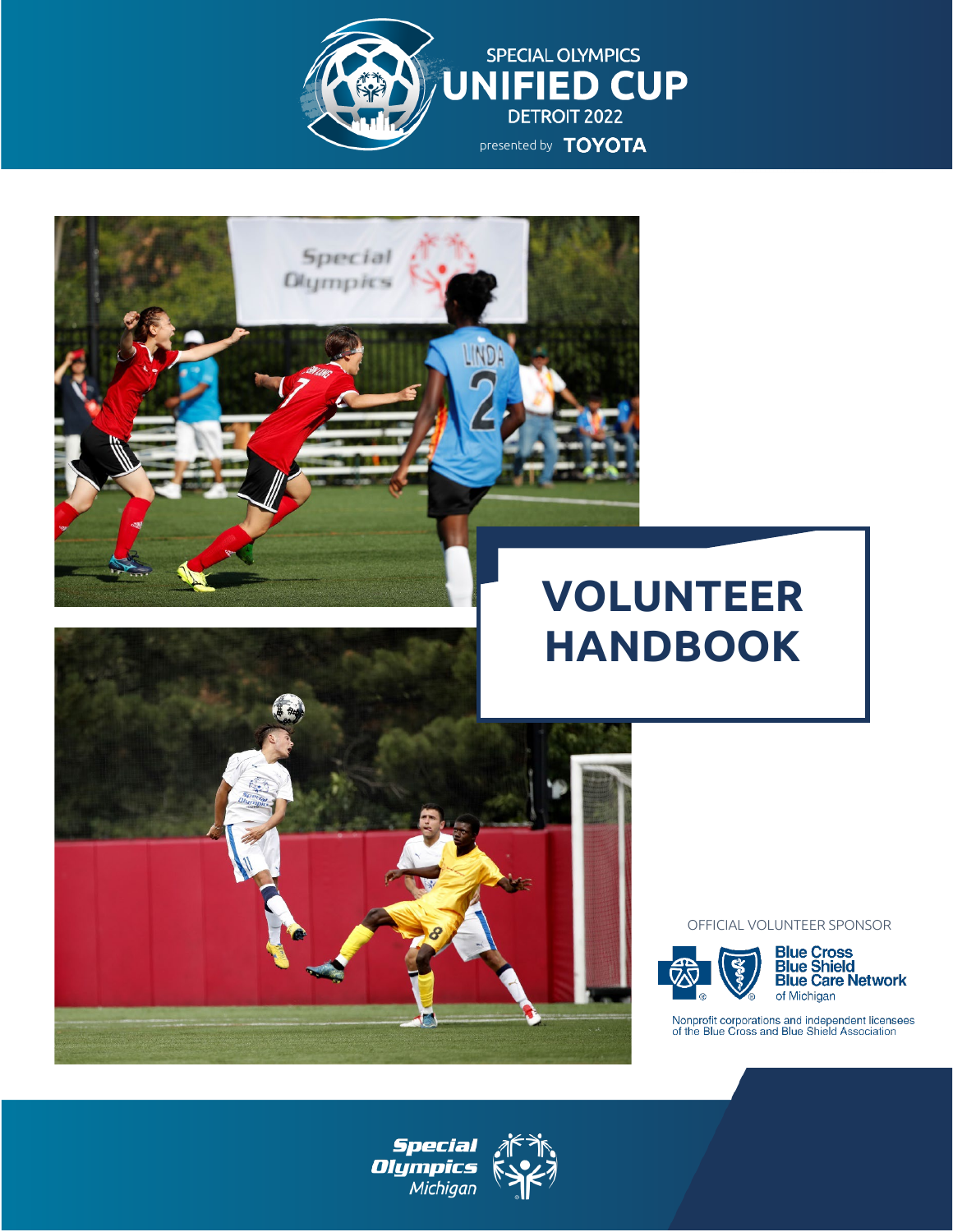

The Special Olympics Unified Cup is modeled after the FIFA World Cup™. Special Olympics Unified Sports® is what makes it uniquely inclusive: Teams are comprised of athletes with and without intellectual disabilities playing together.

July 31 – August 6, Detroit will welcome over 300 athletes from 25 nations to compete in football (soccer)—the world's most popular sport. The Special Olympics Unified Cup features competition broadcast to hundreds of millions of viewers across the globe. The week-long event will showcase athletic performances on the pitch and highlight stereotype-defying stories off the pitch — changing minds and opening hearts through transformational inclusion.

*The Unified Cup Detroit 2022 will show the world the power of sport to build and shape a diverse community that unites and empowers people of all abilities, from all backgrounds.*

## **Contents**

<span id="page-1-0"></span>

| OPENING CEREMONY VOLUNTEERS AT THE CORNER BALLPARK Error! Bookmark not defined. |  |
|---------------------------------------------------------------------------------|--|
| HEALTHY ATHLETE VOLUNTEERS AT SCHOOLCRAFT COLLEGE MERCY ELITE SPORTS CENTER . 9 |  |
|                                                                                 |  |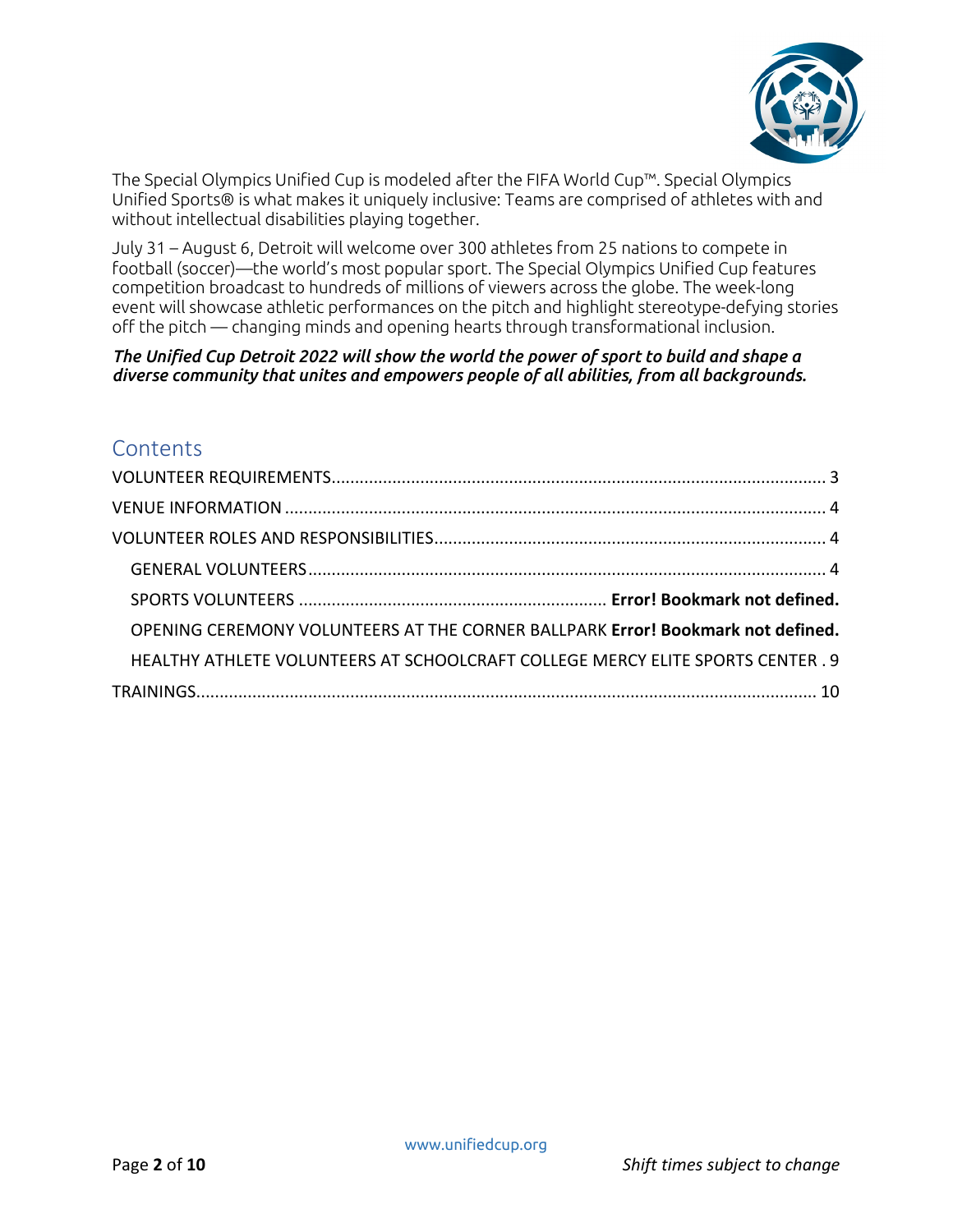

## VOLUNTEER REQUIREMENTS

- Volunteers must be a minimum of 16 years old by July 30, 2022.
- Minor volunteers, 16-17, years old must have a parent or legal guardian complete their registration and hand-sign a waiver.
- Each volunteer must have their own email address and mobile phone number for registration. No sharing emails/phone #s.
- Volunteers are required to sign a 2022 Special Olympics Unified Cup waiver. Adults have the option to sign the waivers electronically online.
- Minor volunteers must have their Parent or Legal Guardian print out, hand-sign and upload the waiver to their profile in the Volunteer Management System.
- Some volunteer roles require a background check and/or motor vehicle check.
- Individual volunteers must sign up for a minimum of two (2) shifts.
- Volunteers must follow all health, safety, venue operating guidelines and volunteer code of conduct at all times.
- All volunteers must present proof of COVID-19 Vaccination.
- Volunteers must complete required training and orientation before receiving credentials and other Unified Cup-issued items and before volunteering.
- Volunteers are required to wear Unified Cup volunteer uniform (t-shirt and hat)

Volunteers will receive complimentary food, snacks, and drinks based on scheduled volunteer and shift times

## REGISTRATION

• Register at https://specialolympicsunifiedcup2022.my-trs.com/

## **GROUPS**

- Groups may register through a Group Volunteer Coordinator.
- Groups need one Group Volunteer Coordinator as the point of contact who will be responsible for recruiting and coordinating volunteers.
- Group Volunteer Coordinator must be capable of creating awareness, recruiting volunteers and have the full support of their organization.
- Groups must have a minimum of (10) ppl, each able to commit to shifts.
- Group Volunteer Coordinator must submit the following REQUIRED data in spreadsheet: o First Name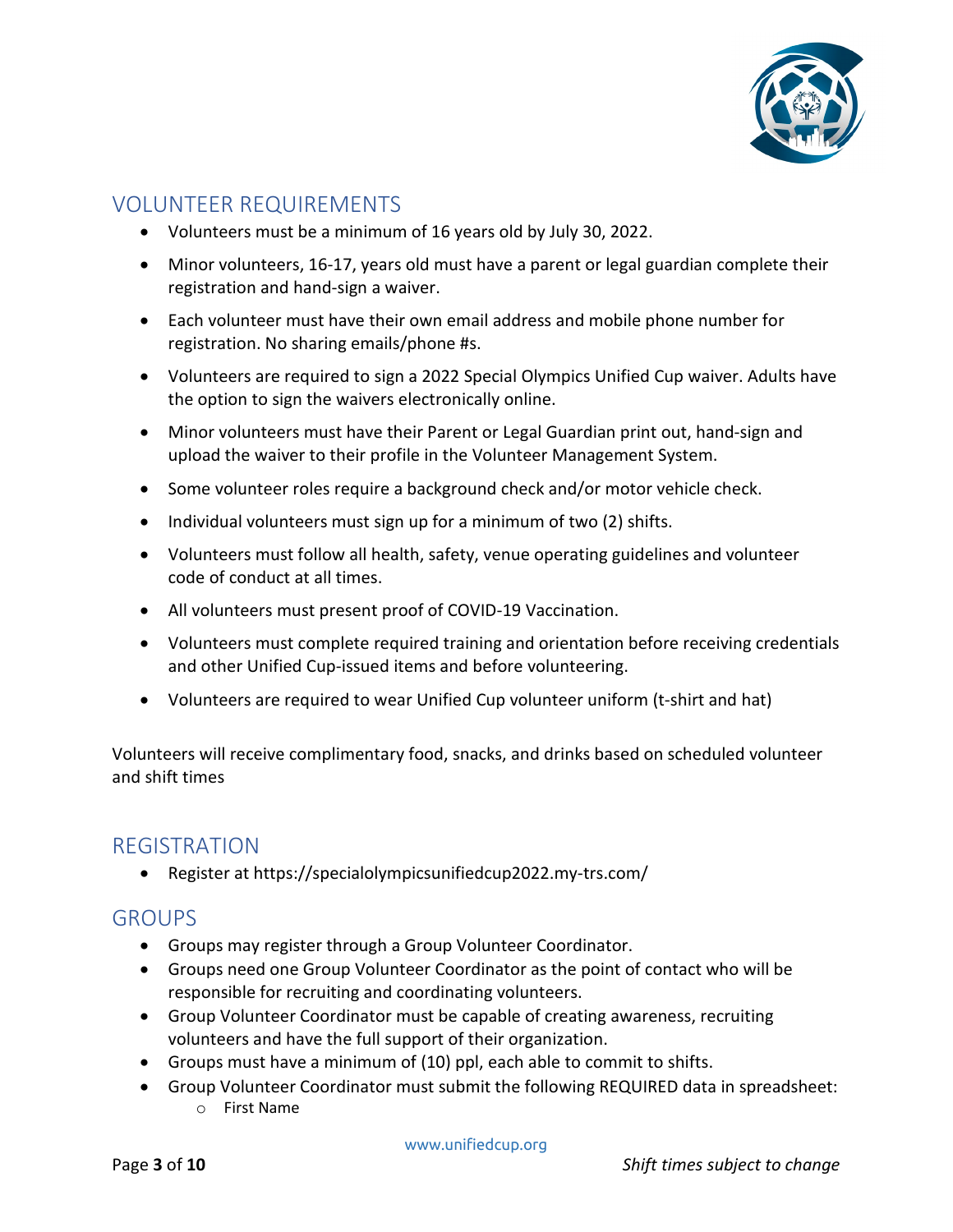

- o Last Name
- o Email address for each individual
- o Address (optional)
- o Mobile Phone #
- o Emergency Contact Info
- o Date of Birth
- o T-Shirt Size
- o Certified confirmation from individuals of WHO-approved COVID Vaccine

## <span id="page-3-0"></span>VENUE INFORMATION

#### **Keyworth Stadium:**

Division 1 Championship & Finals Ceremony on Saturday, August 6 3201 Roosevelt St, Hamtramck, MI 48212 Parking information coming soon

#### **Schoolcraft College, St. Joe's Sports Complex:**

Men's Competition on Mon, Tues, Thurs, Friday, August 1-2, 4-5 Healthy Athletes on Wed – Friday, August 3 - 5 18600 Haggerty Rd, Livonia, MI 48152 Designated, well-lit parking lot onsite

#### **The Corner Ballpark:**

Women's Competition on Mon, Tues, Thurs, Friday, August 1-2, 4-5 2600 Atwater St, Detroit, MI 48207 Street parking available throughout the Corktown neighborhood

## <span id="page-3-1"></span>VOLUNTEER ROLES AND RESPONSIBILITIES

*\*Indicates specialized role with specific experience; may not be open to the general public.*

### <span id="page-3-2"></span>General Volunteers

• **Airport Welcome Desk at Detroit Metro Airport**

Serve as greeters at airport for delegations, provide transportation information, assist with baggage collection and other general duties

**Shifts:** Th. 7/28 – shift times dependent on travel arrangements. **Count:** 6 – 20 Fr. 7/29 - shift times dependent on travel arrangements. **Count:** 6 – 20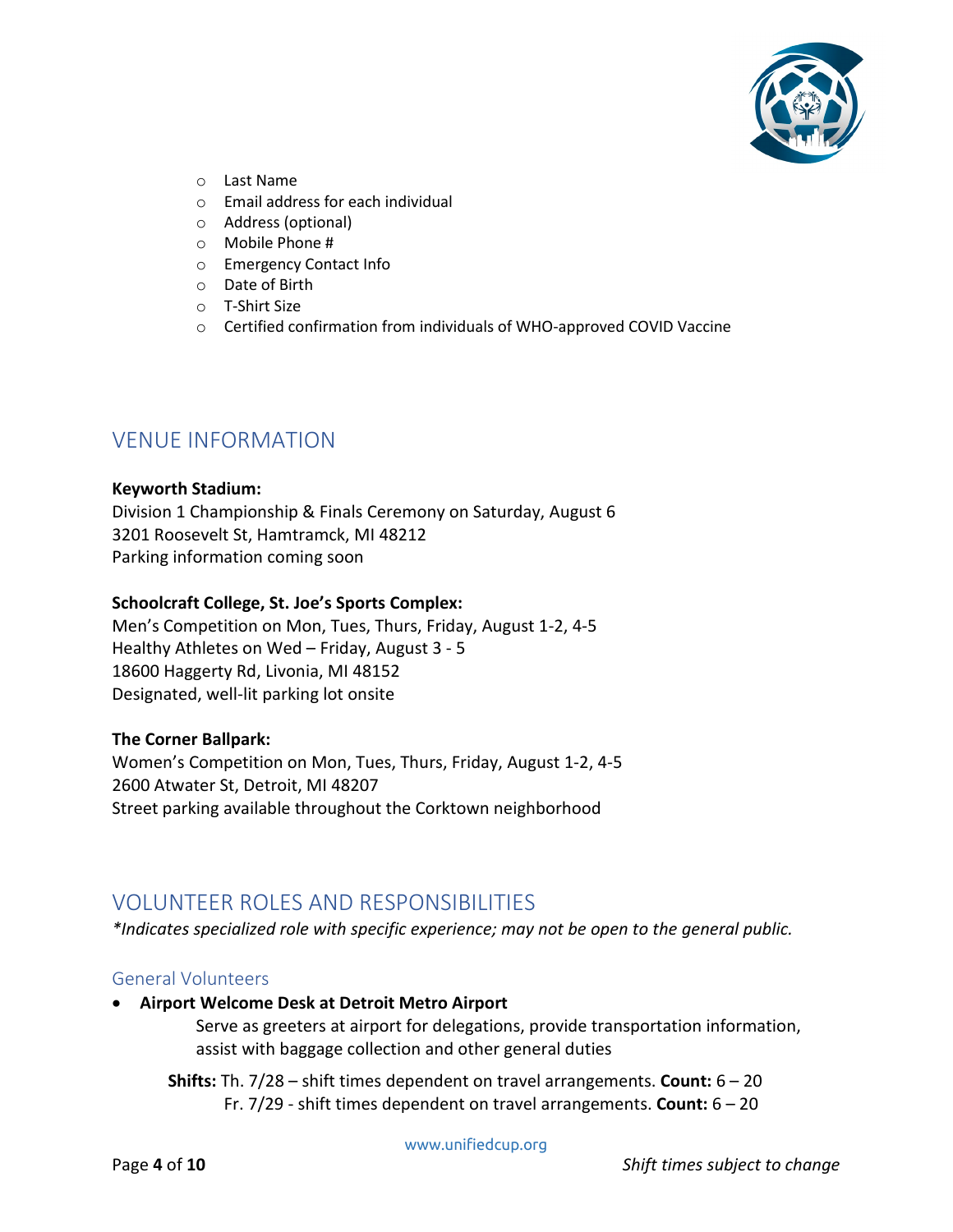

Sat. 7/30 - shift times dependent on travel arrangements **Count:** 12 – 40 Sun. 8/7 – shift times dependent on travel arrangements **Count:** 6 - 20

#### • **Venue Setups & Breakdowns**

Assist with venue setups, flips and tear-downs

|          | <b>Shifts: Fr 7/29</b> | $12$ PM $-4$ PM    |               | <b>Count: 25</b>  |
|----------|------------------------|--------------------|---------------|-------------------|
|          | Sat. 7/30              | 12 PM $-4$ PM      |               | <b>Count: 25</b>  |
| Opening: | Sun 7/31               | $7:30$ AM $-3$ PM  |               | <b>Count: 50+</b> |
|          | Mon $8/1$              | $7:30$ AM $-11$ AM |               | <b>Count: 30</b>  |
|          | Tues $8/2$             | $7:30$ AM $-11$ AM |               | Count: 30         |
|          | Thurs 8/4              | $7:30$ AM $-11$ AM |               | <b>Count: 30</b>  |
|          | Fri 8/5                | $7:30$ AM $-1$ PM  | $1 PM - 9 PM$ | <b>Count: 50+</b> |
|          | Sat 8/6                | $7 AM - 1 PM$      | $5 PM - 9 PM$ | <b>Count: 50+</b> |

#### • **Hotel Welcome Desk at Marriott at The Renaissance Center**

Serve as greeters at host hotels, provide transportation information, assist with event information and other general duties

| Shifts: Sat. 7/30 -- 7 AM - 12 PM | <b>Count: 3-4</b> |
|-----------------------------------|-------------------|
| $12$ PM $-5$ PM                   | <b>Count: 3-4</b> |
| $5$ PM $-$ 10 PM                  | <b>Count: 3-4</b> |
| Each day: Sun. 7/31 - Fri 8/5 --  |                   |
| 7 AM - 12 PM                      | <b>Count: 2-3</b> |
| $12$ PM $-5$ PM                   | <b>Count: 2-3</b> |
| $5$ PM $-$ 10 PM                  | <b>Count: 2-3</b> |

### • **Transportation Monitor at Marriott at The Renaissance Center**

Assist with transportation operations, including helping direct guests to shuttle buses, helping manage loading and unloading of shuttles and providing general transportation information.

|          | <b>Shifts:</b> Each day: Sat $7/30 -$ Sat $8/6$ |
|----------|-------------------------------------------------|
| Count: 2 | $7 AM - 12 PM$                                  |
| Count: 2 | $12$ PM $-5$ PM                                 |
| Count: 2 | $5$ PM $-$ 10 PM                                |

### • **Food & Beverage Monitor**

Helping with food and beverage operations, including monitoring food to ensure consistent supply, helping with general cleanup, and checking credentials.

**Shifts:** M, Tu, Th, Fri at Schoolcraft College

M, Tu, Th, Fri at The Corner Ballpark Each day: 10:30 AM – 2:30 PM **Count:** 20 – 30 (two venues)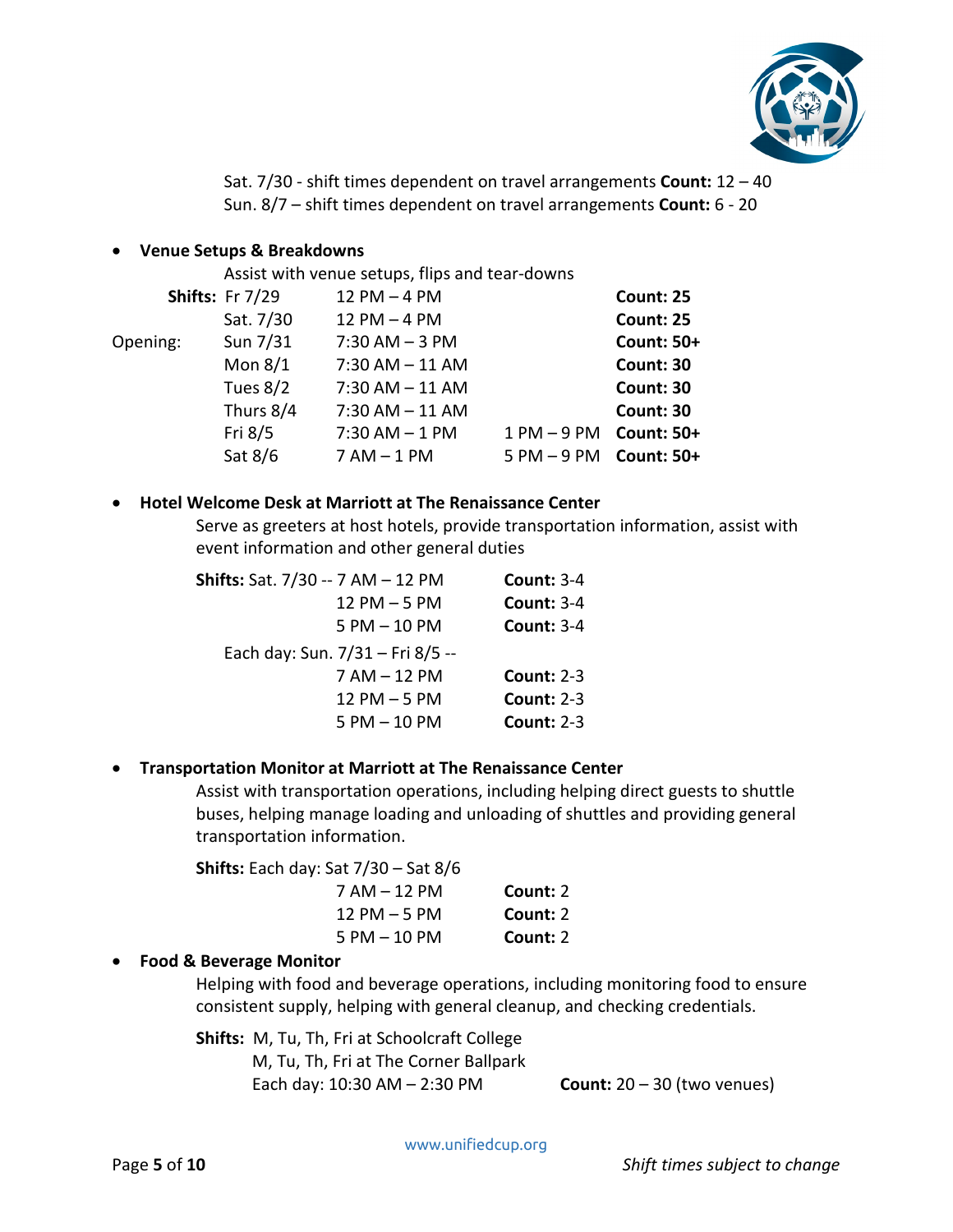

#### • **Courtesy Driver\***

Serve as driver for various attendees using vehicles provided by Toyota, our Presenting Sponsor and Official Mobility partner. Driving may include to/from airport, venues, and other events.

Each day: Sunday 7/31 – Saturday 8/6

| $8 AM - 1 PM$  | <b>Count: 25</b> |
|----------------|------------------|
| $1$ PM $-6$ PM | <b>Count: 25</b> |
| $6$ PM $-9$ PM | <b>Count: 25</b> |

#### • **Credential Verification**

Ensuring access to specific areas to properly credentialed guests only: athletes, coaches, staff and others.

**Shifts:** M, Tu, Th, Fri at Schoolcraft College

| M, Tu, Th, Fri at The Corner Ballpark |                 |
|---------------------------------------|-----------------|
| Each day: $8 AM - 12 PM$              | Count: $6 - 12$ |
| $12$ PM $-4$ PM                       | Count: $6 - 12$ |

#### • **General Office Assistance at Marriott at The Renaissance Center**

Assisting as needed in event operations office, making copies, organizing materials, supplies and other general office duties.

**Shifts:** Each day: Sat 7/30 – Sat 8/6

| $7 AM - 12 PM$  | Count: 2 |
|-----------------|----------|
| $12$ PM $-5$ PM | Count: 2 |
| 5 PM - 10 PM    | Count: 2 |

### • **Media Assistant\***

Working in media operations, including distribution of information to media, and/or taking photos or video for social media, etc.

**Shifts:** M, Tu, Th, Fri at Schoolcraft College M, Tu, Th, Fri at The Corner Ballpark Sat. at Keyworth Stadium

Each day: 6 - 8 PM **Count:** 1-2

### • **Volunteer Check-In**

Working at volunteer check-in table assisting with checking-in volunteers, providing details to volunteers on their responsibilities for the day and distributing volunteer uniforms.

**Shifts:** M 8/1, Tu, Th, Fri 8/5 at Schoolcraft College M 8/1, Tu, Th, Fri 8/5 at The Corner Ballpark

Each day: 8 AM – 12:30 PM **Count:** 6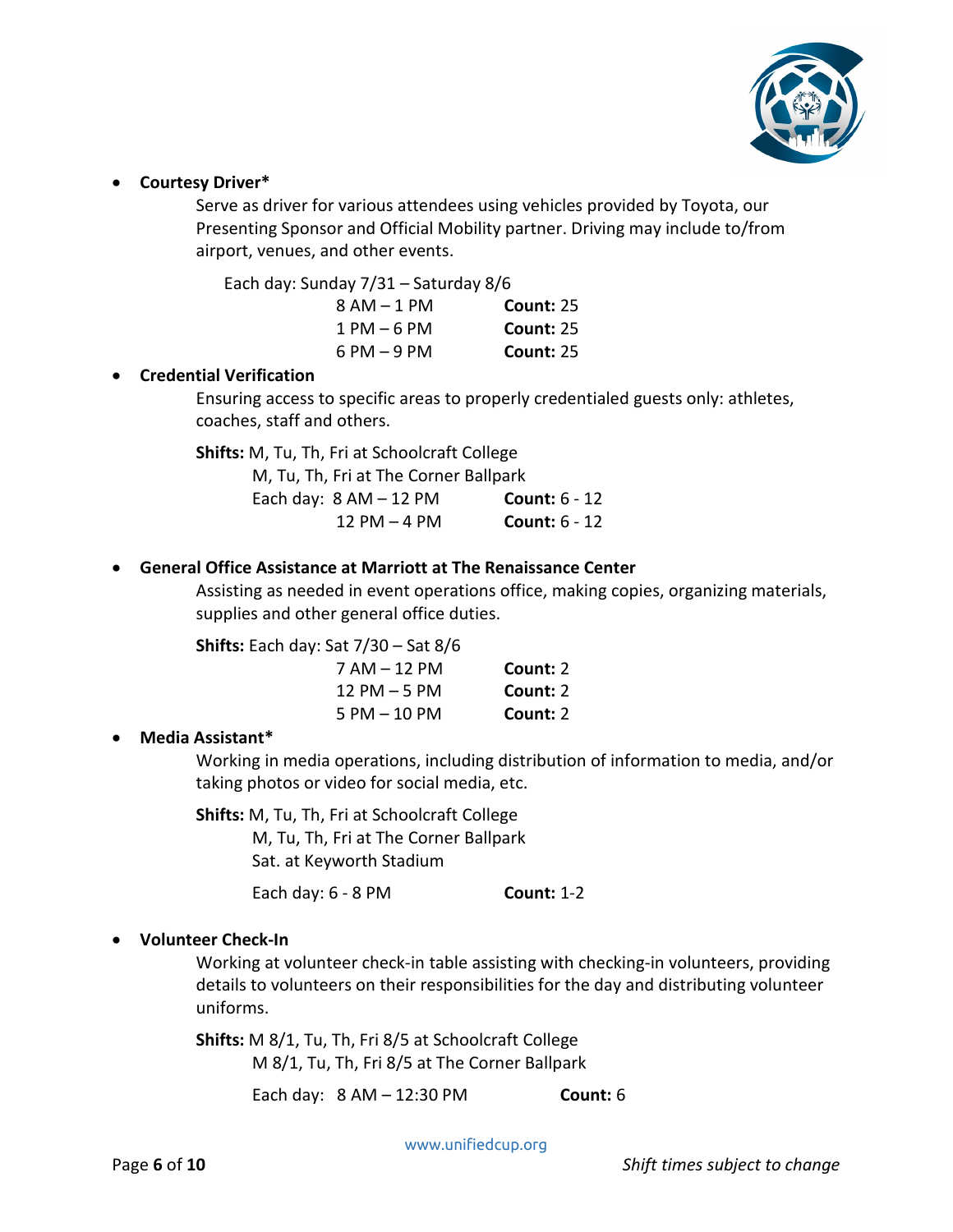

12 PM – 4:30 PM **Count:** 6

Sat 8/6 at Keyworth Stadium

12 PM – 5 PM **Count:** 1-2

#### • **General Services**

Assisting, as needed, with filling other roles during peak times or during lunch/break. Assignment will vary based on day/time and location.

#### • **Delegation Assistant Liaison\***

Serve as the main link between the Delegation and the LOC from the time the Delegation arrives to the time they depart. Will work closely with the Head of Delegation to provide operational and administrative support during all events.

#### Sports Volunteers

#### • **Delegation Services + Information Table**

Serve as greeters at venues, provide transportation information, assist with venue information and other general duties

**Shifts:** Sun 7/31, M, Tu, Th, Fri 8/5 at Schoolcraft College Sun 7/31, M, Tu, Th, Fri 8/5 at The Corner Ballpark

| Each day: $7 AM - 12 PM$ | <b>Count:</b> $2 - 4$ (two venues) |
|--------------------------|------------------------------------|
| $12$ PM $-5$ PM          | <b>Count:</b> $2 - 4$ (two venues) |

Sat 8/6 at Keyworth Stadium

9 AM – 6 PM **Count:** 1-2

### • **Scorekeeper\***

Keep track of match score on both scoreboard and paper score sheet during competition

**Shifts:** M 8/1, Tu, Th, Fri 8/5 at Schoolcraft College M 8/1, Tu, Th, Fri 8/5 at The Corner Ballpark

> Each day: 8 AM – 1 PM **Count:** 8 (two venues) 12 PM – 5 PM **Count:** 8 (two venues)

Sat 8/6 at Keyworth Stadium

12 PM – 6 PM **Count:** 2

#### • **Timekeeper\***

Keep track of match time during competition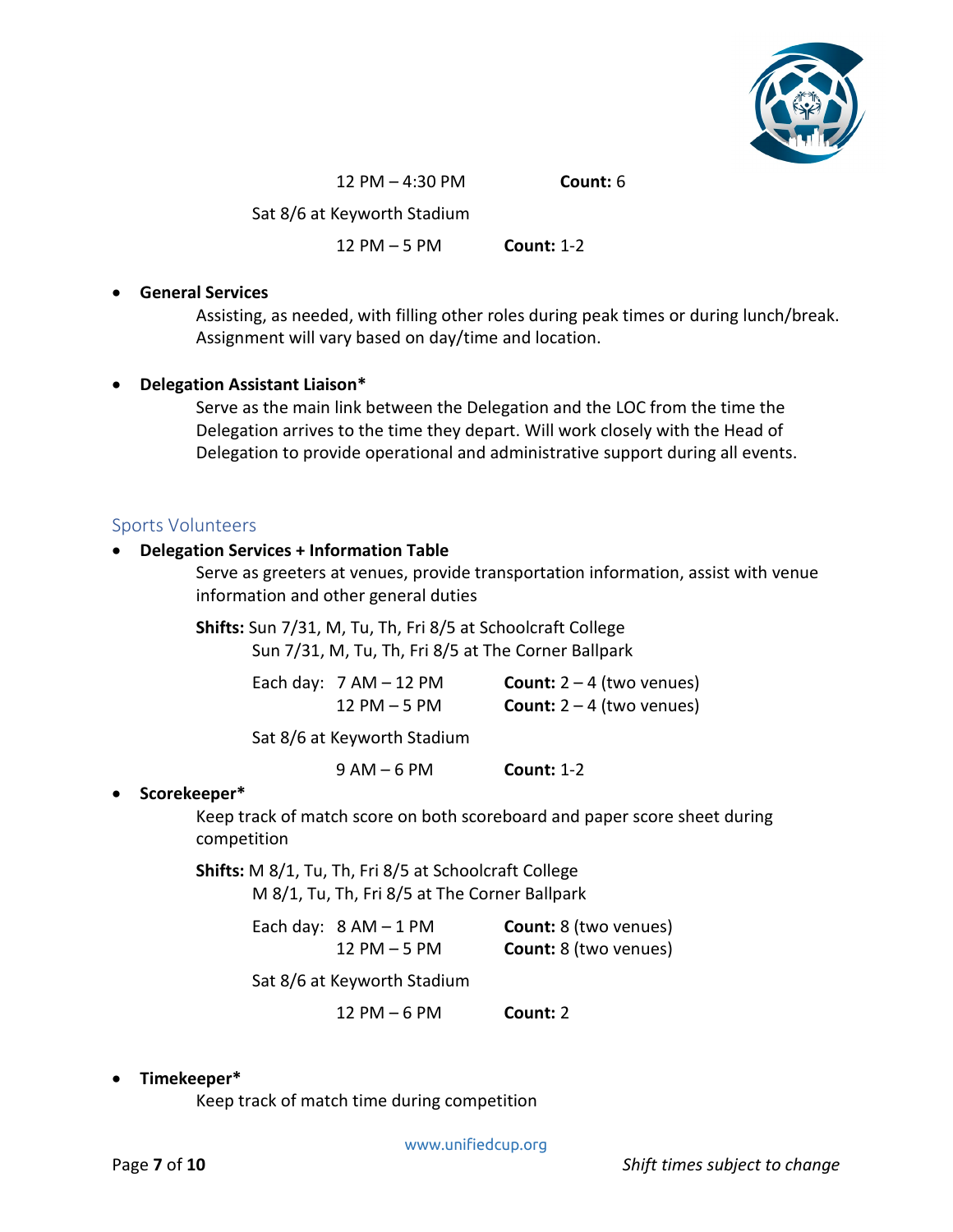

**Shifts:** M 8/1, Tu, Th, Fri 8/5 at Schoolcraft College M 8/1, Tu, Th, Fri 8/5 at The Corner Ballpark

| Each day: $8 AM - 1 PM$ |
|-------------------------|
| $12$ PM $-5$ PM         |

**Count:** 4 (two venues) **Count:** 4 (two venues)

Sat 8/6 at Keyworth Stadium

| $9 AM - 2 PM$   | Count: 1 |
|-----------------|----------|
| $1$ PM $-$ 6 PM | Count: 1 |

#### • **Ball Retriever**

Run the sidelines during each match with extra game balls, throwing them back into play when a ball goes too far out of bounds, then chasing down the fall and returning to the sidelines

**Shifts:** M 8/1, Tu, Th, Fri 8/5 at Schoolcraft College M 8/1, Tu, Th, Fri 8/5 at The Corner Ballpark

| Each day: $8 AM - 1 PM$ | <b>Count:</b> 8 (two venues) |
|-------------------------|------------------------------|
| $12$ PM $-5$ PM         | <b>Count:</b> 8 (two venues) |

Sat 8/6 at Keyworth Stadium

| $9 AM - 2 PM$  | Count: 2 |
|----------------|----------|
| $1$ PM $-6$ PM | Count: 2 |

### • **Locker Room Attendant\***

Lead teams to and from field/locker room. Remove athlete belongings from locker room and bring them to the field. Clean locker room between uses for next team to use.

**Shifts:** M 8/1, Tu, Th, Fri 8/5 at Schoolcraft College M 8/1, Tu, Th, Fri 8/5 at The Corner Ballpark

| Each day: $8 AM - 1 PM$ | <b>Count:</b> 8 (two venues) |
|-------------------------|------------------------------|
| $12$ PM $-5$ PM         | <b>Count:</b> 8 (two venues) |

Sat 8/6 at Keyworth Stadium

| $9 AM - 2 PM$   | Count: 2 |
|-----------------|----------|
| $1$ PM $-$ 6 PM | Count: 2 |

#### • **Runner**

General assistance during event, including helping move and gather equipment, supplies and other items.

**Shifts:** M 8/1, Tu, Th, Fri 8/5 at Schoolcraft College M 8/1, Tu, Th, Fri 8/5 at The Corner Ballpark

Each day: 8 AM – 1 PM **Count:** 4 (two venues)

www.unifiedcup.org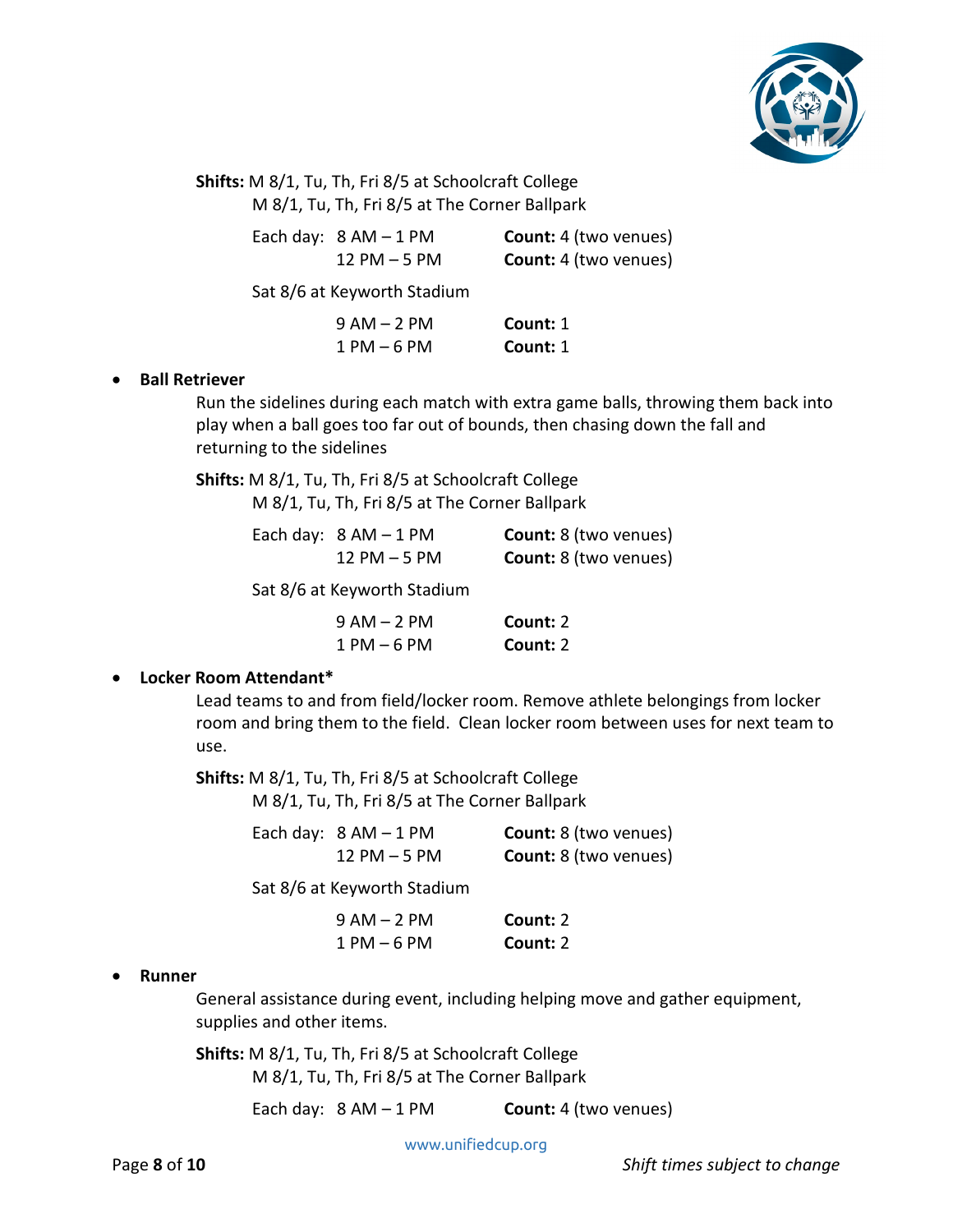

12 PM – 5 PM **Count:** 4 (two venues)

| Sat 8/6 at Keyworth Stadium |          |  |
|-----------------------------|----------|--|
| $9 AM - 2 PM$               | Count: 2 |  |
| $1 PM - 6 PM$               | Count: 2 |  |

#### • **Performance Station Attendant\***

Facilitate health and wellness stations within performance stations. Stations include competition readiness, recovery, hydration/nutrition, strong minds, etc.

**Shifts:** M 8/1, Tu, Th, Fri 8/5 at Schoolcraft College

M 8/1, Tu, Th, Fri 8/5 at The Corner Ballpark

| Each day: $8 AM - 1 PM$ | <b>Count: 40 (two venues)</b> |
|-------------------------|-------------------------------|
| $12$ PM $-5$ PM         | <b>Count: 40 (two venues)</b> |

Sat 8/6 at Keyworth Stadium

| $9 AM - 2 PM$  | <b>Count: 20</b> |
|----------------|------------------|
| $1$ PM $-6$ PM | <b>Count: 20</b> |

#### Opening Ceremony Volunteers at The Corner Ballpark

# • **Wayfinder/Usher** Assist with directing attendees to seating locations, restrooms and venue amenities. **Shifts:** Sun 7/31: 11:30 AM – 3 PM **Count:** 12 • **Hospitality**

Provide assistance in hospitality areas, including checking credentials, providing information and helping with general cleanup.

**Shifts:** Sun 7/31: 10 AM – 4PM **Count:** 16

• **Access Check** Assist with checking credentials

**Shifts:** Sun 7/31: 11:30 AM – 3 PM **Count:** 12

• **Delegation Services Table**

Provide information and assistance to delegations

**Shifts:** Sun 7/31: 11 AM – 3 PM **Count:** 2

<span id="page-8-0"></span>Healthy Athlete Volunteers at Schoolcraft College Mercy Elite Sports Center

• **Delegations Services & Volunteer Check-in Shifts:** Wed 8/3, Th 8/4, Fri 8/5: 10 AM - 6 PM **Count:** 2

www.unifiedcup.org